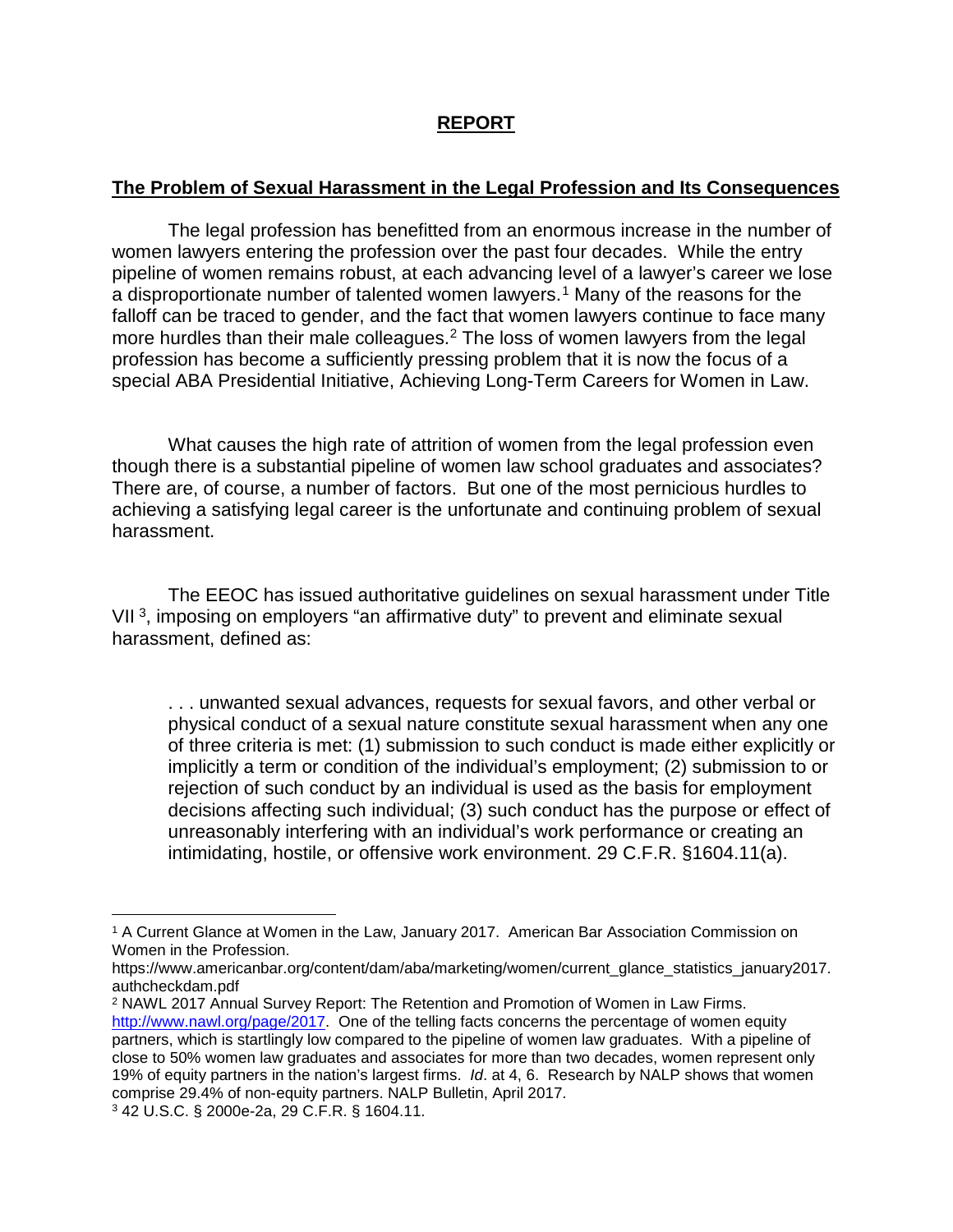We note that the EEOC interprets and enforces Title VII's prohibitions as forbidding any employment discrimination based on gender identity or sexual orientation. These protections apply regardless of any contrary [state or local laws.](https://www.eeoc.gov/eeoc/newsroom/wysk/enforcement_protections_lgbt_workers.cfm#other)<sup>[4](#page-1-0)</sup>

Title VII also prohibits employers from retaliating against employees for reporting harassment (or other types of illegal discrimination) or for filing a charge, testifying, assisting, or participating in Title VII investigations, proceedings, or hearings.<sup>5</sup> Workers who make good-faith reports of sexual harassment are protected from retaliation even if the behavior at issue is determined to not constitute illegal harassment.<sup>[6](#page-1-2)</sup>

Sexual harassment is a too-frequent barrier to career success and satisfaction for women in general, with such damaging effects as decreased job satisfaction, lower organizational commitment, withdrawing from work, and reduced levels of physical and mental health.[7](#page-1-3) Early in a woman's career, sexual harassment may increase financial stress, largely by precipitating job change, and can significantly alter women's career attainment.<sup>[8](#page-1-4)</sup> Underreporting due to fear of retaliation and other inhibiting facts means that the actual number of such experiences is likely higher.<sup>[9](#page-1-5)</sup>

<span id="page-1-3"></span><sup>7</sup> A Meta-Analysis of The Antecedents and Consequences of Workplace Sexual Harassment, Chelsea R. Willness, Piers Steel, And Kibeom Lee. Journal of Personnel Psychology, February 22, 2007. See also Deborah Edros Knapp et al., *Determinants of Target Responses to Sexual Harassment: A Conceptual Framework*, 22 Acad. Mgmt Rev. 687, 702 (1997).

 $\overline{a}$ <sup>4</sup> https://www.eeoc.gov/eeoc/newsroom/wysk/enforcement\_protections\_lgbt\_workers.cfm.

<span id="page-1-1"></span><span id="page-1-0"></span><sup>5</sup> 42 U.S.C. § 2000e-3.

<span id="page-1-2"></span><sup>6</sup> That said, retaliation cases (under Title VII and other statutes) accounted for 44.5% of the EEOC's charge inventory for 2015. National Partnership for Women & Families, "Women at Work: Looking Behind the Numbers Forty Years after Title VII of the Civil Rights Act of 1964" 12 (2004); *see also Sex Discrimination Cases Predominate in Recent Class Actions Filed by EEOC*, 71 U.S.L.W. 2158 (Sept. 10, 2002) (reporting that, of the 52 class action cases filed by the EEOC between October 1, 2001 and June 30, 2002, 25 of the cases included claims of retaliation). Retaliation carries especially great potential for harm because it deters victims from reporting harassment.

<span id="page-1-4"></span>**<sup>8</sup>** The Effects of Sexual Harassment on Job Satisfaction, Earnings, and Turnover among Female Lawyers, [David N. Laband,](http://journals.sagepub.com/author/Laband%2C+David+N) [Bernard F. Lentz,](http://journals.sagepub.com/author/Lentz%2C+Bernard+F) ILR Review, Volume: 51 issue: 4, pp. 594-607, July 1, 1998; The Economic and Career Effects of Sexual Harassment on Working Women [Heather McLaughlin,](http://journals.sagepub.com/author/McLaughlin%2C+Heather) [Christopher Uggen,](http://journals.sagepub.com/author/Uggen%2C+Christopher) [Amy Blackstone](http://journals.sagepub.com/author/Blackstone%2C+Amy)

<span id="page-1-5"></span>Vol. 31 issue: 3, pp. 333-358.Article first published online: May 10, 2017; Issue published: June 1, 2017. <sup>9</sup> *See* Jillian Berman & Emily Swanson, *Workplace Sexual Harassment Poll Finds Large Share of Workers Suffer, Don't Report*, HUFFINGTON POST, Aug. 27, 2013, at

[http://www.huffingtonpost.com/2013/08/27/workplace-sexual-harassment-poll\\_n\\_3823671.html](http://www.huffingtonpost.com/2013/08/27/workplace-sexual-harassment-poll_n_3823671.html) (although 32% of respondents from a variety of professions reported being sexually harassed, 70% of those respondents never reported it); J. E. Gruber & M.D. Smith, Women's Responses to Sexual Harassment: A Multivariate Analysis (1995) (surveys across a number of industries indicate that fewer than 10% of women who experience sex-based harassment make any formal complaint).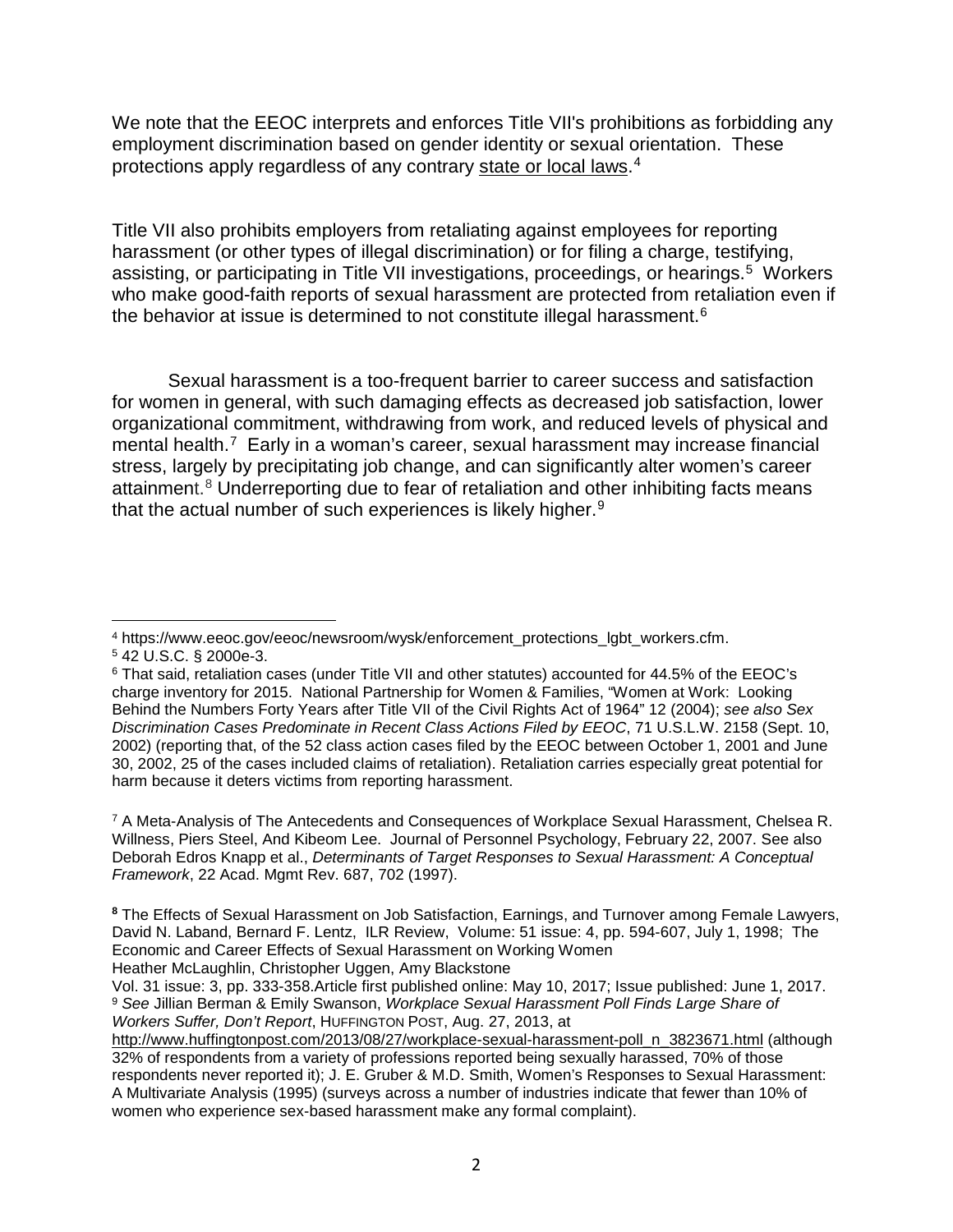Based on a broad range of research data and anecdotal accounts, the legal profession is not immune from sexual harassment and its deleterious impact.<sup>[10](#page-2-0)</sup> Many

[https://www.360advocacy.com/wp-content/uploads/2015/10/ChangChopraArticle-1.pdf.](https://www.360advocacy.com/wp-content/uploads/2015/10/ChangChopraArticle-1.pdf)

Results of the 2015 YLD Survey on Women in the Legal Profession, The Florida Bar, at 9 (17% of the respondents stated they had experienced harassment).

[https://www.floridabar.org/wp-content/uploads/2017/04/results-of-2015-survey.pdf;](https://www.floridabar.org/wp-content/uploads/2017/04/results-of-2015-survey.pdf)

 $\overline{a}$ 

Report of The Florida Bar Special Committee on Gender Bias, May 26, 2017 at 1 (one out of every seven female lawyer respondents stated they had experienced harassment or bullying due to their gender within last three years, and only 23% of those who reported the incident to a supervisor stated that the complaint was resolved satisfactorily).

[https://www.floridabar.org/wp-content/uploads/2017/06/Special-Committee-on-Gender-Bias-Report-](https://www.floridabar.org/wp-content/uploads/2017/06/Special-Committee-on-Gender-Bias-Report-2017.pdf)[2017.pdf.](https://www.floridabar.org/wp-content/uploads/2017/06/Special-Committee-on-Gender-Bias-Report-2017.pdf) *See also* Women Lawyers of Utah, *The Utah Report: The Initiative on the Advancement and Retention of Women in Law Firms* (Oct. 2010), [http://ms-jd.org/files/wlu\\_report\\_final.pdf](http://ms-jd.org/files/wlu_report_final.pdf) ("37% of women in firms responded that they experienced verbal or physical behavior that created an unpleasant or offensive work environment[, and] 27% of the 37% indicated that the situation became serious enough that they felt they were being harassed (approximately 10% of women in firms). The vast majority (86%) of those reporting harassment identified sex as the basis for the harassment."); ABA Commission on Women in the Profession, *The Unfinished Agenda: Women and the Legal Profession* 18-19 (2001) (citing survey results indicating that one-half to two-thirds of women lawyers experienced or observed sexual harassment); Audrey Wolfson Latourette, *Sex Discrimination in the Legal Profession: Historical and Contemporary Perspectives*, 39 VAL. U. L. REV. 859, 894 (2005); Martha Neil, *Hidden Harassment: Law Firms and Disciplinary Authorities Look For Ways to Fight Sexual Misconduct*, 92-MAR A.B.A. J. 43 (2006); Patricia W. Hatamyar & Kevin M. Simmons, *Are Women More Ethical Lawyers? An Empirical Study*, 31 FLA. ST. U. L. REV. 785, 837 (2004) ("Female lawyers around the country report a significant incidence of gender-based discrimination and incivility against them by judges, court personnel, other lawyers, and clients."); Lorraine Dusky, *Still Unequal: The Shameful Truth About Women and Justice in America* 223-24 (1996) (half of female litigators, 43% of law firm lawyers reported harassment); Lynn S. Glasser, *Survey of Female Litigators: Discrimination by Clients Limits Opportunities*, *in The Woman Advocate: Excelling in the 90s* (Jean MacLean Snyder and Andra Barmash Greene, eds. 1995) 55 (55% of woman litigators reported harassment); Lisa Pfenninger, *Sexual Harassment in the Legal Profession: Workplace Education and Reform, Civil Remedies, and Professional Discipline*, 22 FLA. ST. U. L. REV. 171, 176-77 (1994) (citing surveys); Thom Weidlich & Charise K. Lawrence, "Sex and the Firms: A Progress Report," NAT'L L. J., Dec. 20, 1993, at 1. (51% of female lawyer respondents reported having experienced sexual harassment on the job); David N. Laband & Bernard F. Lentz, *Effects of Sexual Harassment on Job Satisfaction, Earnings, and Turnover Among Female Lawyers*, 51 INDUS. & LAB. REL. REV. 594 (1998) (66% of women in law firms and 46% of women in corporate and public sector organizations reported harassment); Catherine E. Shanelaris & Henrietta Walsh Luneau, *Ten Year Gender Survey*, N.H. BUS. J. 56-78 (Mar. 1998) (one-half to two-thirds of female lawyers in New Hampshire reported sexual harassment); Richard C. Kearney & Holley Taylor Sellers, *Gender Bias in Court Personnel Administration*, 81 JUDICATURE 8 (1997) (49% of female court employees in Missouri reported instances of sexual advances to obtain job benefits; 35-40% of Rhode Island women experienced sexual comments, touching, or disrespectful interest; 27% of Mississippi women experienced unwanted verbal or physical harassment); Myra C. Selby, *Examining Race and Gender Bias in the Courts: A Legacy of Indifference or Opportunity*, 32 IND. L. REV. 1167, 1172-73 (1999) (describing reported conduct reflecting gender bias and sex-based harassment by male attorneys and judges against female lawyers in the courtroom and the workplace); *see also* Joan Brockman, *Gender in the Legal Profession* 115-19 (2001) (34% of surveyed Canadian women lawyers reported sexual harassment by lawyers, 12% by judges, and 10% by clients). Of course, such surveys, based on self-reporting, do not necessarily indicate how much of the conduct labeled harassment would be sufficiently severe or pervasive to be legally actionable. *See generally* Margaret A. Crouch, *Thinking About Sexual Harassment: A Guide for the Perplexed* 102-07 (2001) (discussing problems with survey methodology);

<span id="page-2-0"></span><sup>10</sup> *See* Chang and Chopra, "Where Are All the Women Lawyers?", FORUM, Sept./Oct. 2015 at pp.15-20 (reporting that 2005 survey of California lawyers found that 50% of women respondents reported sexual harassment).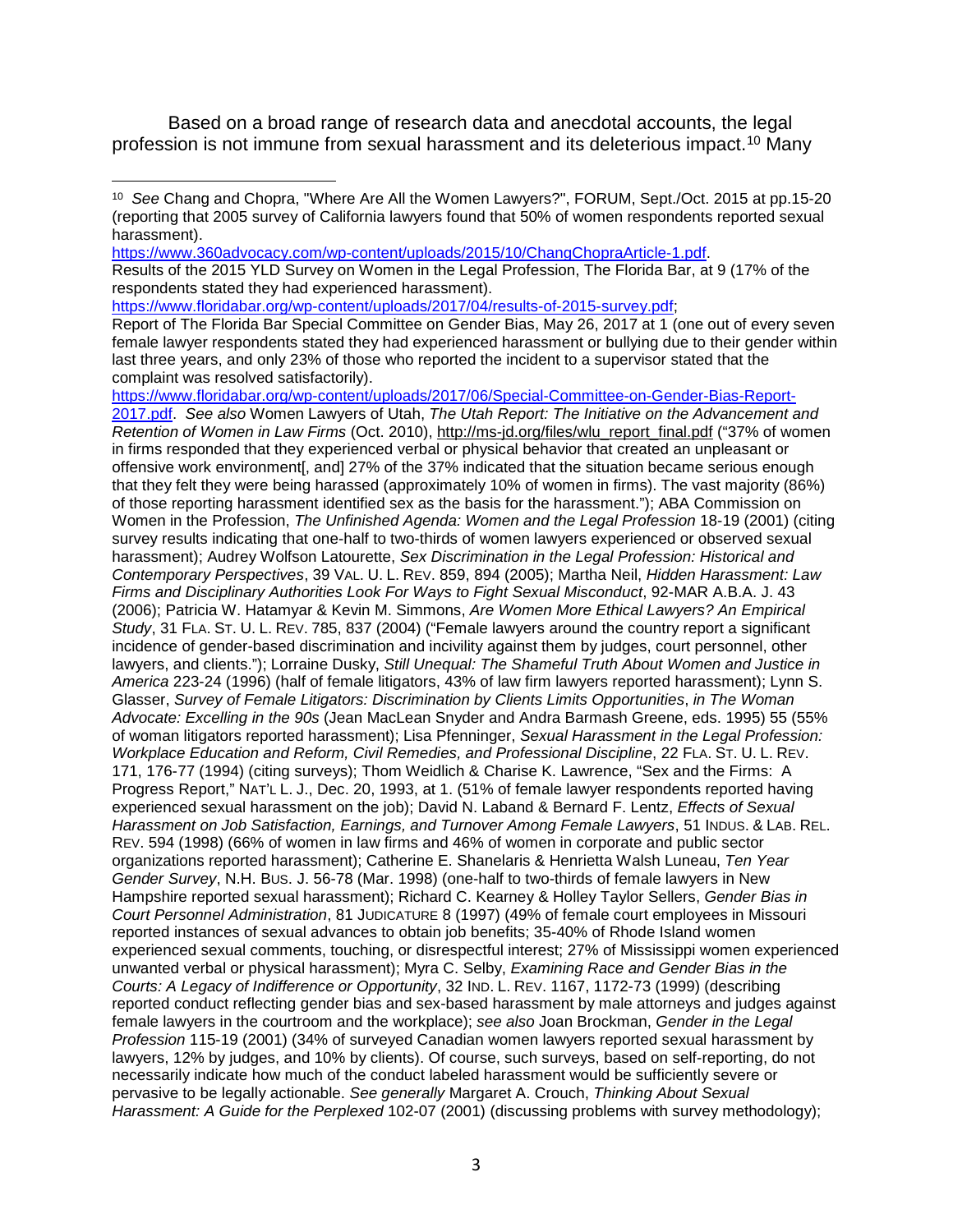female lawyers report experiencing sexual harassment at work.[11](#page-3-0) The majority of women lawyers believe harassment is a problem in their workplace.<sup>[12](#page-3-1)</sup> Harassment victims may be abandoned by fellow associates or partners, their billable time drops off, and they begin to fail at the firms where they had previously succeeded. There is a broad range of behaviors that constitute sexual harassment, and a frequent adjunct is bullying, exacerbated in the law firm setting where bullying may be tolerated as a normal function of the business, part of a competitive, bottom-line–driven, successful institutional landscape. [13](#page-3-2) Yet another issue is the challenge of crafting a remedy for women who have been sexually harassed.<sup>[14](#page-3-3)</sup>

 $\overline{a}$ 

<span id="page-3-1"></span><span id="page-3-0"></span><sup>11</sup> Rachel Oliver, *Are Gender Schemas Still Shaping Lives of Women Lawyers*, MS. JD (June 6, 2015), http://ms-jd.org/blog/article/are-gender-schemas-still-shaping-lives-of-women-lawyers; *Sexual Harassment: What If It Happened at Your Firm?* FINDLAW http://careers.findlaw.com/legal-careerassessment/sexual-harassment-what-if-it-happened-at-your-firm.html (last visited Feb. 25, 2016). <sup>12</sup> Martha Neil, *Hidden Harassment*, *supra* n. 20; Eyana J. Smith, *Employment Discrimination in the Firm: Does the Legal System Provide Remedies for Women and Minority Members of the Bar?*, 6 U. PA. J. LAB. & EMP. L. 789, 800 (2004) (sexual discrimination also has had the devastating result of forcing women to leave the law completely); Joanna Grossman, *Sexual Harassment in Law Firms: Why It Still Exists, and Why Firms Haven't Taken Steps to Prevent It and to Decrease Their Own Liability*, FindLaw's Writ-Legal Commentary (Nov. 11, 2000), [http://writ.news.findlaw.com/grossman/20001110.html.](http://writ.news.findlaw.com/grossman/20001110.html) A recent survey of male and female attorneys by The Center for WorkLife Law found that, over the course of a year, 82% of women (and 74% of men) reported experiencing sexist comments, stories or jokes at least once, 13% of women believed they had lost opportunities because they had rebuffed sexual advances from co-workers or superiors, 27% of women reported receiving unwanted romantic or sexual attention, or unwanted attempts to touch them, and 6% of women reported feeling threatened for not engaging in sexual behavior with a work colleague. Williams, Joan C., unpublished study conducted by The Center for WorkLife Law at UC Hastings College of the Law (2016). Note, of course, that women – like men – may not only be victims of harassment, but may engage in it themselves, although it is far less likely.

<span id="page-3-3"></span><span id="page-3-2"></span><sup>13</sup> As described in the forthcoming American Bar Association Commission on Women manual, *Zero Tolerance: Modern Practices for Combating Sex-Based Harassment in the Legal Profession:* Bullying is often a precursor to more severe sex-based conduct. This problem is particularly acute in larger firm settings, where competition runs high and supervision may be more diluted. Culturally, bullying in the workplace may be tolerated as a normal function of the business, part of a competitive, bottom-line– driven, successful institutional landscape. This is particularly true in the demanding and high-paced law firm culture prevalent today, in which junior attorneys struggle to impress with billable hours that earn higher priority assignments, and senior attorneys jockey for authority, resources, and prestige. These environments often lead to aggressive and harassing behaviors, frequently targeted at women. <sup>14</sup> *See, e.g.,* Wendi Lazar, *Sexual Harassment in the Legal Profession: It's Time to Make It Stop*. New York Law Journal, March 4, 2016. In it, the authors explains that women are often asked to leave the workplace, not the perpetrator. Generally, it is women, not their perpetrators, who are asked to leave the workplace. They are left without references, with a hole in their resumes. In lock step it is hard to explain, why a 7<sup>th</sup> year associate leaves big law if they weren't passed up for partner. In addition, in most jurisdictions, lawyers have a duty to report where they worked and for how long --accurately without omission making messaging, and new employment particularly difficult.

Commission on Women in the Profession, *Visible Invisibility: Women of Color in Law Firms* 10-11 (2006). Additionally, the website Above the Law compiles anecdotal evidence of workplace sex-based harassment from female lawyers and legal workers. *See* The Pink Ghetto Archives, found at abovethelaw.com/tag/the-pink-ghetto/. See also

[https://www.law.com/americanlawyer/sites/americanlawyer/2017/12/20/behind-big-laws-wall-of-silence](https://www.law.com/americanlawyer/sites/americanlawyer/2017/12/20/behind-big-laws-wall-of-silence-on-sexual-misconduct/)[on-sexual-misconduct/.](https://www.law.com/americanlawyer/sites/americanlawyer/2017/12/20/behind-big-laws-wall-of-silence-on-sexual-misconduct/)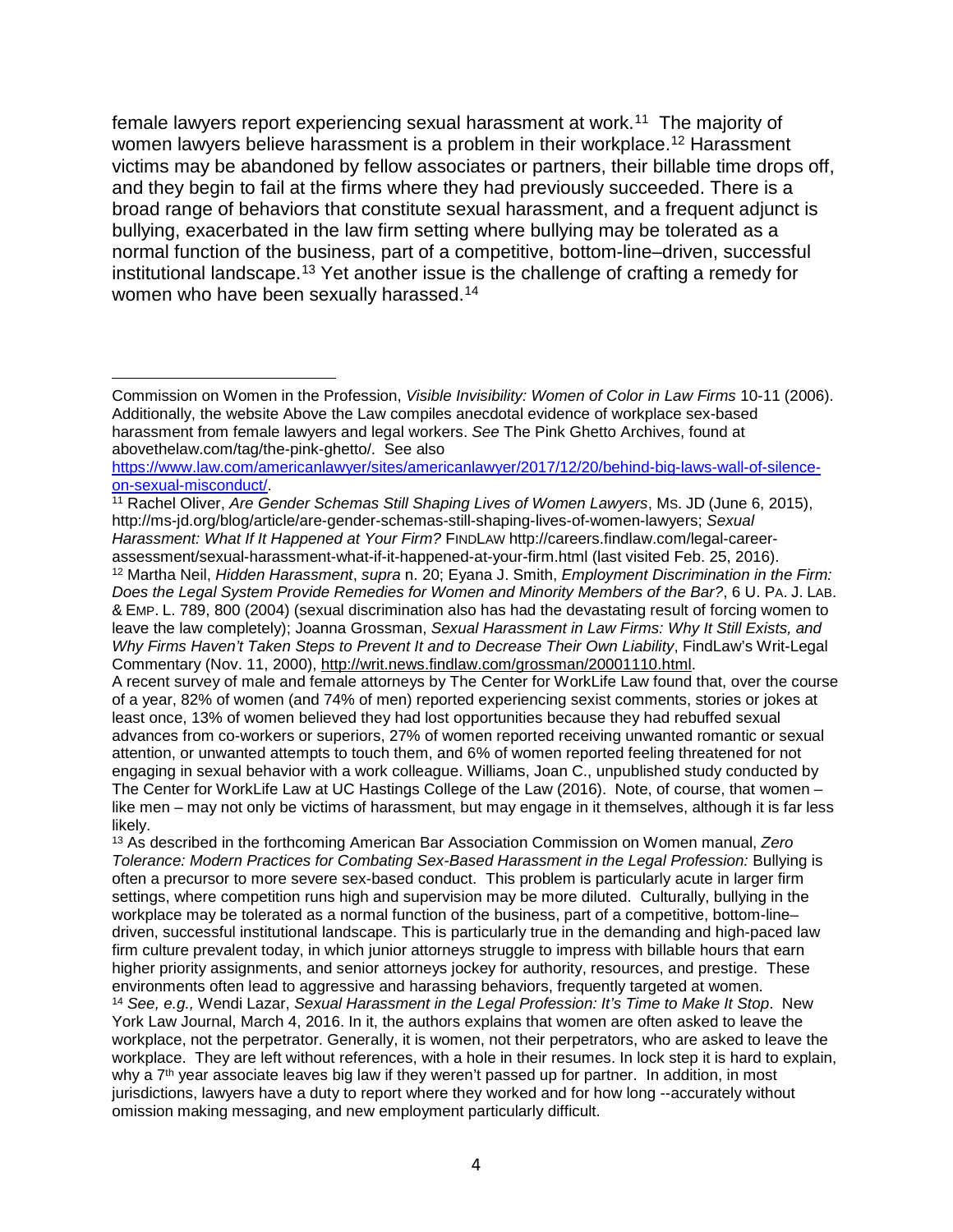Women of color face an even tougher situation, due to the duality of gender and race. As well documented by the EEOC among others, the combined impact of race, ethnicity, and gender leads to higher rates of sexual harassment. [15](#page-4-0) As described by the EEOC's Select Task Force on the Study of Harassment in the Workplace, intersectional harassment means that people can experience harassment on the basis of more than one identity group. Thus women of color may experience sexual harassment in multiple ways that may not be characterized as solely gender or race based. <sup>[16](#page-4-1)</sup> When someone is discriminated against because of two or more protected classes, whether individually or in combination, Title VII prohibits intersectional discrimination, as has been recognized by multiple federal courts.<sup>[17](#page-4-2)</sup>

Even in the most respected areas of the legal profession, sexual harassment is a problem. Chief Justice Roberts made that very point in late 2017, when he observed that recent months "have illuminated the depth of the problem of sexual harassment in the workplace," and is requiring an evaluation on the issue of sexual harassment as it pertains to the federal judiciary.[18](#page-4-3)

<span id="page-4-0"></span> $\overline{a}$ <sup>15</sup> *See, e.g. Select Task Force on the Study of Harassment in the Workplace, published by the U.S. EEOC, June 2016, at* [https://www.eeoc.gov/eeoc/task\\_force/harassment/upload/report.pdf.](https://www.eeoc.gov/eeoc/task_force/harassment/upload/report.pdf) Regarding the impact of race and gender on harassment: "[w]hen the target of harassment is both a member of a racial minority group and a woman, the individual is more likely to experience higher rates of harassment than white women. Moreover, when the target of harassment is both a member of a racial minority group and a woman, the individual is more likely to experience harassment than men who are members of a racial minority group." *Id*. at 13-14. *See also* American Bar Association Commission on Women publications which include commentary on the intersectionality of race and gender on bias in the workplace, including *Visible Invisibility: Women of Color in Fortune 500 Legal Departments; Visible Invisibility: Women of Color in Law Firms;* and *From Visible Invisibility to Visibly Successful: Success Strategies for Law Firms and Women of Color in Law Firms*. <sup>16</sup> *Id*.

<span id="page-4-2"></span><span id="page-4-1"></span><sup>17</sup> *See, e.g., Jeffers v Thompson*, 264 F. Supp. 2d 314 (D.Md 2003); *Lam v Univ.. Haw.*, 40 F.3d at 1562 ("[Asian women] may be targeted for discrimination 'even in the absence of discrimination against [Asian] men or white women.'") (quoting *Jefferies v. Harris County Community Action Association,* 615 F.2d 1025,1032)). Courts also have addressed intersectional discrimination against African American women and against African American men. *See, e.g., Shazor v. Prof'l Transit Mgm*t., 744 F.3d948,958 (6th Cir. 2014) ("If a female African American plaintiff . . . establishes a sufficient foundation of discrimination, a defendant cannot undermine her prima facie case by showing that [W]hite women and African American men received the same treatment."); *Jefferies*, 615 F.2d at 1032-34 ("we hold that when a Title VII plaintiff alleges that an employer discriminates against [B]lack females, the fact that [B]lack males and [W]hite females are not subject to discrimination is irrelevant"); *Kimble v. Wis. Dep't of Workforce Dev*., 690 F. Supp. 2d 765, 770-71 (E.D. Wis. 2010) (concluding that plaintiff established the first element of a prima facie case under Title VII by alleging that he was discriminated against based on a combination of race and gender, i.e., because he is an African American male).

<span id="page-4-3"></span><sup>&</sup>lt;sup>18</sup>http://www.abajournal.com/news/article/chief\_justice\_roberts\_says\_judiciary\_will\_evaluate\_its\_handling [\\_of\\_sexual\\_h/.](http://www.abajournal.com/news/article/chief_justice_roberts_says_judiciary_will_evaluate_its_handling_of_sexual_h/) *See also* [https://www.law.com/americanlawyer/sites/nationallawjournal/2017/12/21/nearly-](https://www.law.com/americanlawyer/sites/nationallawjournal/2017/12/21/nearly-700-law-clerks-tell-judiciary-to-reform-sexual-harassment-procedures/)[700-law-clerks-tell-judiciary-to-reform-sexual-harassment-procedures/,](https://www.law.com/americanlawyer/sites/nationallawjournal/2017/12/21/nearly-700-law-clerks-tell-judiciary-to-reform-sexual-harassment-procedures/) describing the request by close to 700 law clerks asking for reform of procedures for sexual harassment claims.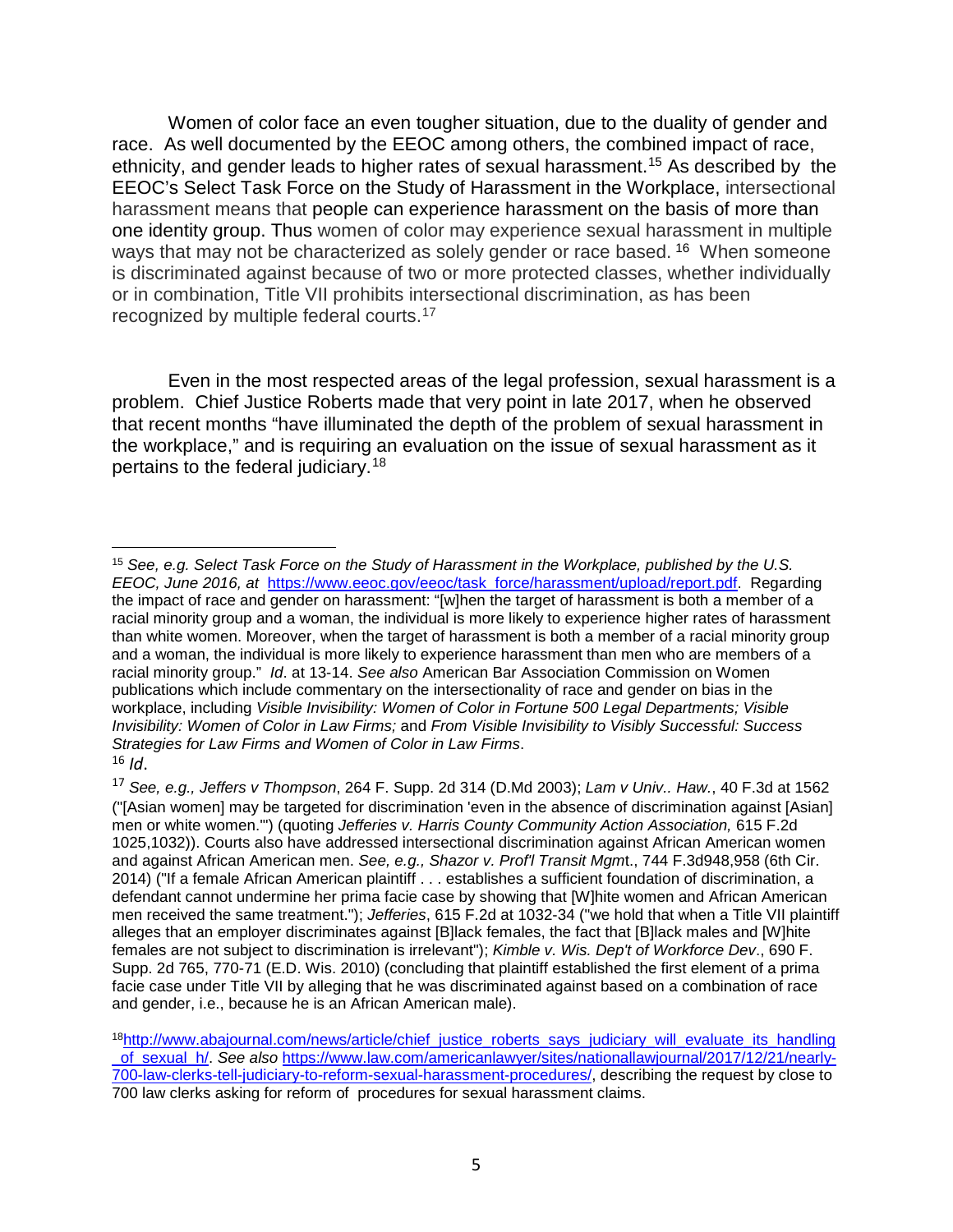We know that the profession is suffering a tremendous talent drain when almost half of law school graduates and associates are women yet most of them do not reach senior levels of the profession. The gender gap at senior levels impacts law firm finances, client relationships, and the basics of recruiting and retaining the best talent in the profession. Law firms and other employers devote substantial resources to hiring and training their lawyers, and the attrition of senior women lawyers causes incalculable damage to their employers and clients who have developed strong relationships with the women lawyers who represent them.

Put bluntly, the profession needs the best and most diverse available talent. Eliminating the problem of sexual harassment takes on special urgency in this time of declining numbers of people entering the legal profession, the advent of technology and globalization, and changing models for the structure of legal employment. When women lawyers leave the profession, there is a reduced range of legal talent to offer clients, a narrower base for firms and businesses to develop client relationships, and a limited ability to recruit and retain skilled women lawyers at all levels.

The American Bar Association has a long history in speaking out against sexual harassment and discrimination. In February 1992, the House of Delegates adopted a Resolution recognizing that sexual harassment "is a serious problem in all types of workplace settings, including the legal profession; and constitutes a discriminatory and unprofessional practice that must not be tolerated in any work environment."[19](#page-5-0) Much has changed since then. Women now practice in every area of law. There are women lawyers in every type of job for which a law degree is required. But while progress has taken place along a number of dimensions, sexual harassment still persists in all practice settings. It is not enough simply to be aware of the problem. Individuals and legal employers need to know about and implement effective policies and practices that can help eliminate it.

Today, the American Bar Association is in a unique position to contribute meaningful solutions to the problem of sexual harassment through the proposed Resolution. Lawyers have a special perspective on what is needed to eliminate sexual harassment from the workplace. Lawyers are responsible for providing legal counsel and advice to both victims of harassment and employers. Lawyers understand as much as, if not more than, most employers that sexual harassment has an insidious impact on individual victims and on workplace culture, thereby affecting many employees even if they were not direct victims, and negatively affecting the employer who tolerates sexual harassment. Lawyers are most often responsible for developing preventive policies

 $\overline{a}$ 

<span id="page-5-0"></span><sup>&</sup>lt;sup>19</sup> The American Bar Association also adopted Resolution 109 in August 2016 amending Rule 8.4 and Comments 3, 4 and 5 to Rule 8.4 of the American Bar Association Rules of Professional Conduct to provide that it is professional misconduct for a lawyer to engage in conduct the lawyer knows or reasonably should know is harassment or discrimination.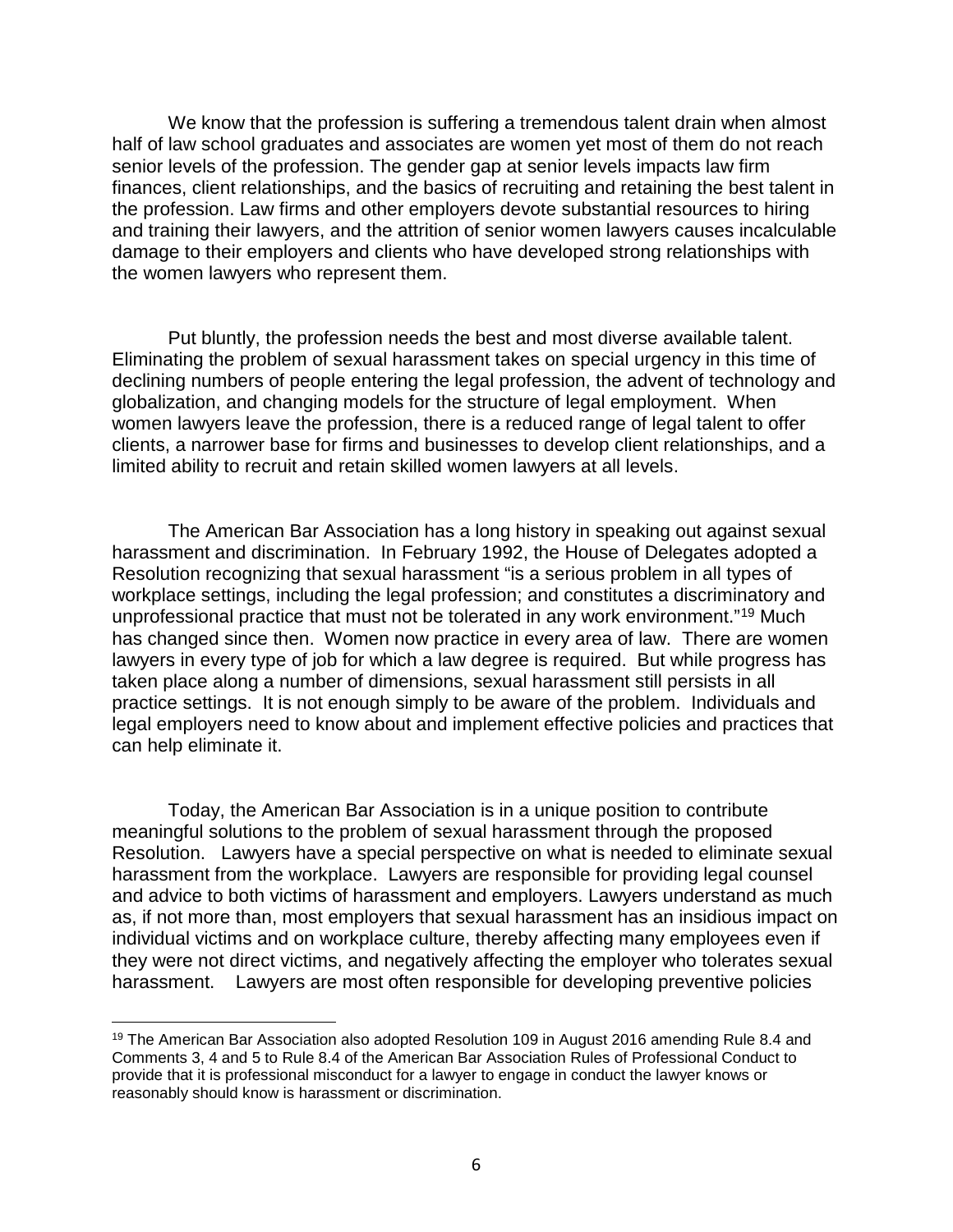and practices designed to prevent sexual harassment. It therefore becomes especially important for the ABA to speak out and provide much-needed guidance to legal employers on this important issue, which is the subject of so much public attention at this time.

The ABA Commission on Women in the Profession ("the Commission") has been at the forefront in combating sexual harassment and bullying. The most recent example is the Commission's forthcoming (March 2018) publication, *Zero Tolerance: Modern Practices for Combating Sex-Based Harassment in the Legal Profession ("Zero Tolerance").[20](#page-6-0)* Written and edited by a broad range of employment lawyers who deal with issues of sexual harassment in many different work settings, the book draws from the experiences of lawyers, judges, educators, investigators, mediators and legislators to set forth recommended policies and practices.

## **Key Components of the Resolution**

The Resolution set forth components for enforcing policies and procedures prohibiting harassment and retaliation based on gender, gender identity, and sexual orientation.

For example, the resolution's first bullet point, dissemination of the entity's policy concerning sexual harassment, is a core principle. Individual employees cannot know that an employer does not tolerate sexual harassment unless the employer says so. $^{21}$  $^{21}$  $^{21}$ Nor will employees be sure what to do if they experience or witness sexual harassment unless the employer tells them. Dissemination of an anti-harassment policy is an essential first step. It is not enough to assume that employees believe the organization will not tolerate sexual harassment, or that sexual harassment is illegal.

To develop a comprehensive and effective policy, the right people at the highest level should be involved in the discussion. In the law firm setting, that is typically the chair or managing Partner of the firm. If the employer has a head of human resources, a diversity officer, and/or employment lawyers, those persons also should be involved in the process of designing the policy. The key is to empower a group within the firm that has both the authority and the expertise to develop a policy that is consistent with the law and with the firm's values and culture.

<span id="page-6-1"></span><span id="page-6-0"></span> $\overline{a}$ *<sup>20</sup> Zero Tolerance* follows other Commission publications addressing this problem*, e.g., Sex-Based Harassment: Workplace Policies for the Legal Profession ("Workplace Policies") (updated 2007).*  21https://www.americanbar.org/content/dam/aba/marketing/women/unfinished\_agenda\_4920029.authche ckdam.pdf.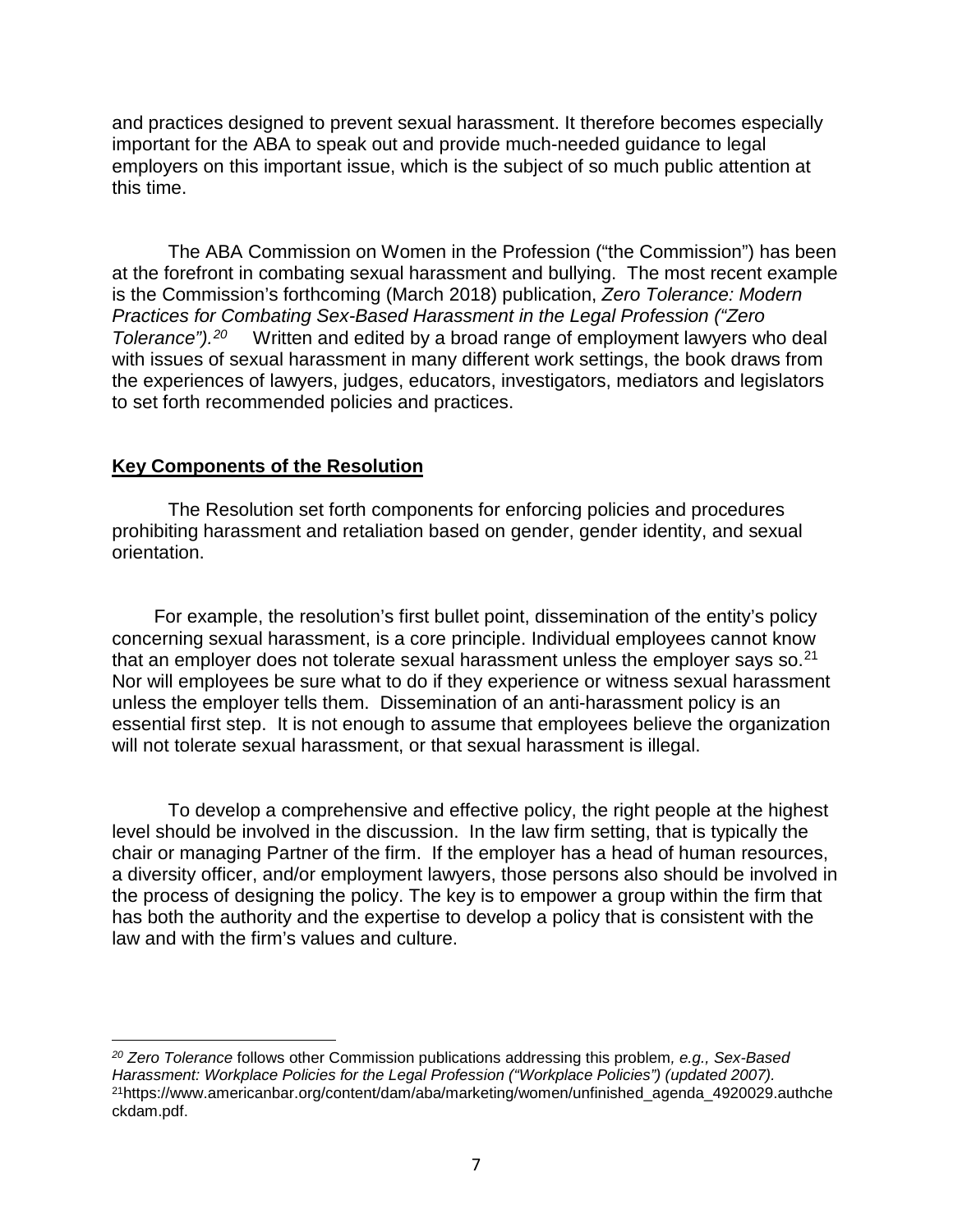To ensure that all employees understand the importance of the policy, it should be announced by the highest level of management. For example, the chair of a firm could hold a meeting in the firm's office along with someone from human resources, to announce the policy and to show the firm's commitment to assuring a work environment that is free from harassment of any kind. $22$ 

Not only must the right people be involved in the discussion, but people at the highest levels must also take care to enforce the policy. The only way that personnel at all levels of a workplace, from the highest-level partner or manager to the most junior employee, will understand that an employer is serious about enforcing an antiharassment policy if the highest level of management promulgates and enforces the policy. Communications from lower-level employees send a very different message: it is not important enough that the senior partners and managers care about or will enforce the policy.

Along the same lines, effective policies must apply to conduct at all levels, by management, supervisors, employees, and third parties, irrespective of where that conduct occurs. Sexual harassment by an employer may take place in settings that are not *in* the workplace, such as in a taxi or at a conference, firm retreat, or a meeting in a restaurant—all places where harassment can occur during the working life of lawyers.

Still another key factor is providing safe ways for victims to report violations of the policy. A recent survey concluded that the legal profession was one of the five fields with the highest reports of sexual harassment.<sup>[23](#page-7-1)</sup> Even so, the majority of women who experience sexual harassment do not report it.<sup>[24](#page-7-2)</sup> In another recent study, many of the women interviewed did not report harassment against themselves or others because of fear of retaliation by the harasser or organization.[25](#page-7-3) Research has also found that sexual harassment can be [trivialized](http://www.ncbi.nlm.nih.gov/pubmed/12002952) by organizations or result in hostility and [retaliation](https://www.researchgate.net/profile/Mindy_Bergman/publication/11367968_The_(un)reasonableness_of_reporting_Antecedents_and_consequences_of_reporting_sexual_harassment/links/0a85e538e14e0bc7dc000000.pdf) against the victim.[26](#page-7-4) Safe methods of reporting can work to ensure reporting of complaints and to eliminate retaliation, both factors necessary to the functioning of a well-run policy against sexual harassment.

In the same vein, employees should be informed about how to report an incident to a government agency if the complainant desires independent review. It is also an essential follow-up to any complaint that there be an objective and thorough investigation. Multiple perspectives and areas of confidentiality need to be well managed for the alleged harasser and the complainant. A thorough, fact-based

 $\overline{a}$ 

<span id="page-7-0"></span><sup>22</sup> Zero Tolerance, at [ ].

<span id="page-7-1"></span><sup>23</sup> Id.

<span id="page-7-2"></span><sup>24</sup> https://www.huffingtonpost.com/2015/02/19/1-in-3-women-sexually-harassed-workcosmopolitan\_n\_6713814.htm.

<span id="page-7-3"></span><sup>25</sup> https://hbr.org/2016/10/why-we-fail-to-report-sexual-harassment.

<span id="page-7-4"></span> $26$  Id.